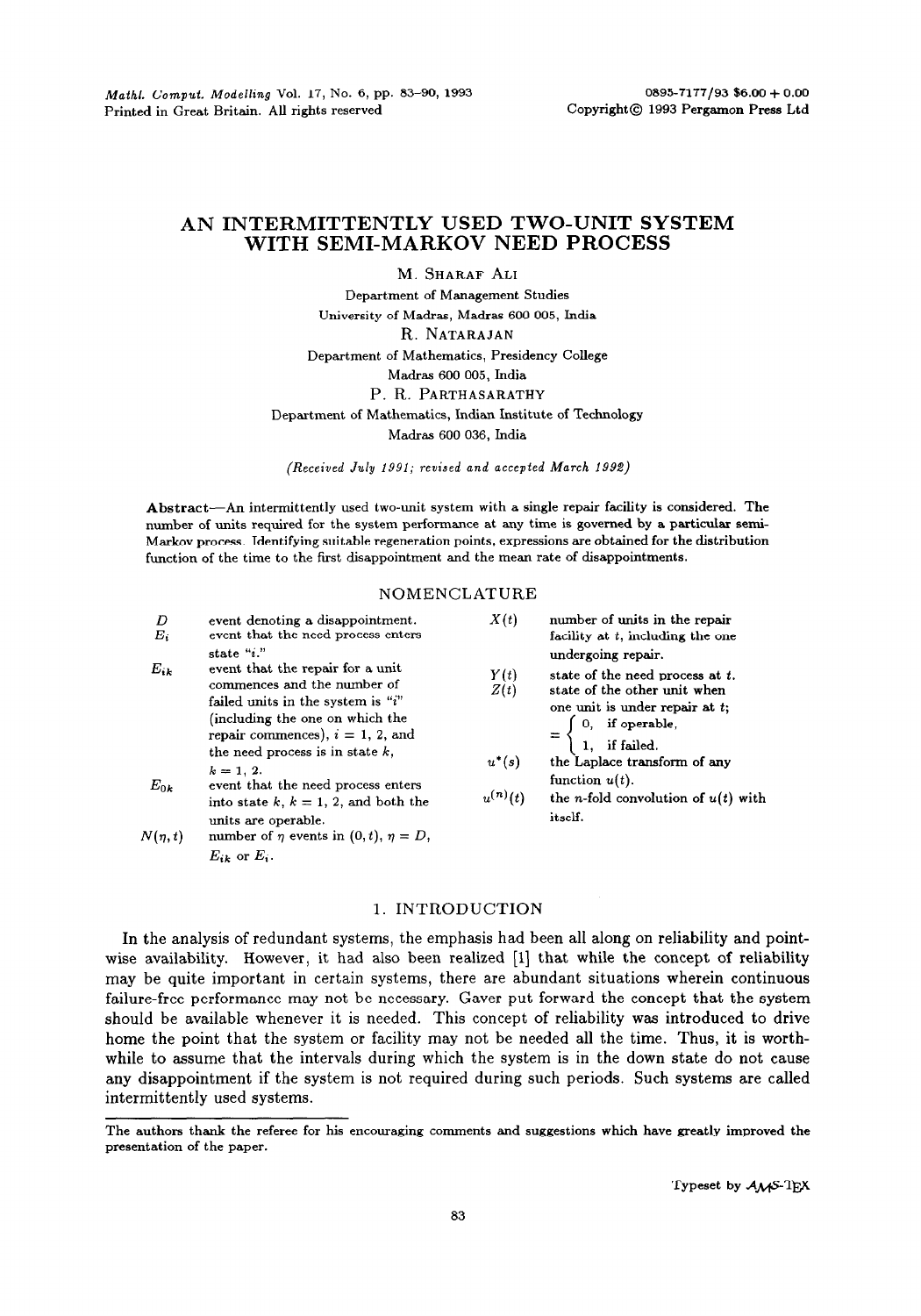To characterize these systems, Gaver laid stress on the point event called a 'disappointment,' characterized by the entry of the system to either a down state during a usage period or the need arising for the system when it is in the down state. Later, Srinivasan [2] extended Gaver's analysis to two-unit cold standby systems. Nakagawa *et al.* [3] made a further study of these systems. Bhaskar [4] made a detailed study of two-unit intermittently used systems. Subramanian et al. [5] analyzed an intermittently used n-unit standby redundant system.

It is usually assumed that in these intermittently used systems the number of units required to perform the desired system operation is a constant, and that the need and the no-need periods alternate. However, real life situations do exist wherein this assumption is not true. For instance, to increase the thermal power plant availability, an additional induced draft (ID) fan may be installed in 200 MW sets, though two ID fans are normally used to handle flue gas and fly ash during full load operation of the plant [6].

Thus, it is possible that in multi-unit systems there may be situations that may warrant the use of none, or one or more units for the satisfactory performance of the system, depending upon the environmental stress and different weather conditions. In such situations, the number of units needed at any time may be described by a stochastic process called the "need process." Sharaf Ali *et al.* [7] introduced this concept in a two-unit system with exponential life and repair time distributions where the need process was governed by a Markov process. They further assumed that, when the need was for one unit, the system behaved like a one-unit cold standby system, and that, when the need was for two units, it behaved like a series system. Also, during the system down, the need process would not wait for system recovery.

In this paper, some of these assumptions have been generalized. Specifically the need process is governed by a particular semi-Markov process. A sort of dependence of the need process with the system has been introduced, in the sense that, during disappointment, the need process would wait indefinitely till the required number of operable units are available. The system behavior when the need is for one unit has also been generalized. Expressions for the distribution function of the time to the first disappointment and the mean number of disappointments are obtained. Section 2 describes the model and the assumptions, and Section 3 considers the operating characteristics of the system.

### 2. THE MODEL AND THE ASSUMPTIONS

The system consists of two units subject to failure and a single repair facility. The need process is governed by a special semi-Markov process. Precisely, we have the following assumptions.

- $(\mathrm{i})$  There are two statistically identical units. The failure rate of each unit is a constant, equal that  $\mathrm{u}$ to *"a"* during usage and "b" during the time the unit is not in use.
- (ii) There is only one repair facility and the repairs are taken in FIFO order.
- (iii) Each unit is new after repair.
- (iv) The repair time is arbitrarily distributed with probability density function (pdf)  $g(\cdot)$  and cumulative distribution function (cdf)  $G(.)$ .
- (v) The need process  $\{Y(t), t \geq 0\}$  has the state space  $\{0, 1, 2\}$ , where  $Y(t)$  is the number of units required for the satisfactory performance of the system at t and is a particular semi-Markov process with the semi-Markov matrix

$$
A(t) = \begin{bmatrix} 0 & a_{01} G_0(t) & a_{02} G_0(t) \\ a_{10} (1 - e^{-\lambda_1 t}) & 0 & a_{12} (1 - e^{-\lambda_1 t}) \\ a_{20} (1 - e^{-\lambda_2 t}), & a_{21} (1 - e^{-\lambda_2 t}) & 0 \end{bmatrix},
$$
(2.1)

where  $G_0(t)$  (with pdf  $g_0(t)$ ) is the distribution function of the duration of stay in the no-need state "0," and  $a_{ij}$  is the conditional probability of entering into state j, given that it was in state  $i$  at the last transition, with

$$
\sum_{\substack{j=0 \ j \neq i}}^{2} a_{ij} = 1.
$$
 (2.2)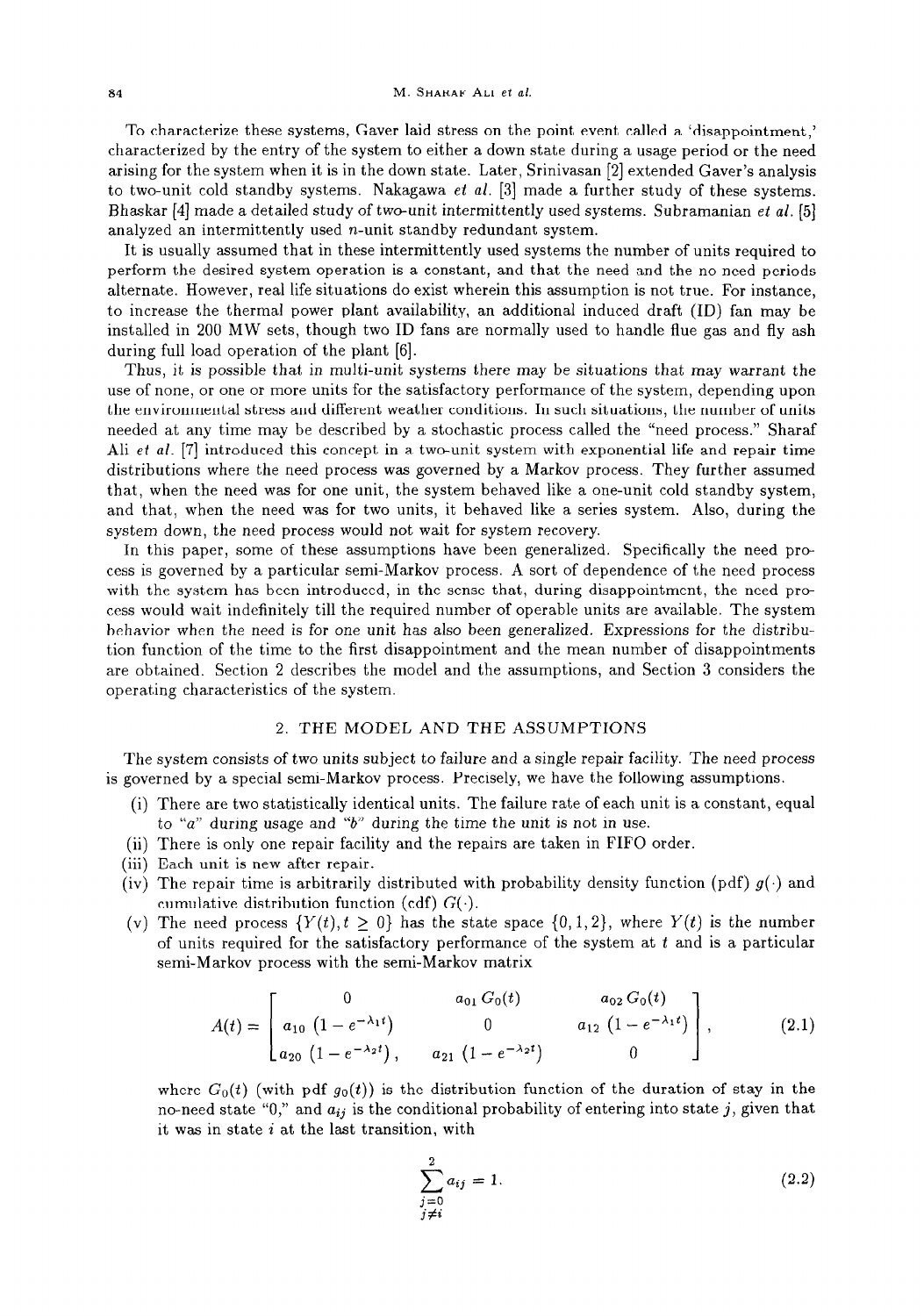**When the** need is for one unit, the system behaves like a two-unit warm standby system. When the need is for two units, the system behaves like a series system.

- (vi) When a disappointment occurs, the need process waits indefinitely till the number of operable units are available, and then it lasts for a span of time governed by the same exponential distribution (with parameter  $\lambda_1$  and  $\lambda_2$  according to (2.1)).
- (vii) The failure of a unit will be detected only when the need process is in a state of need i.e., in the state 1 or 2. The failure remains undetected till the demand process leaves the state "0"; only then the failed unit would be taken up for repair.

# OPERATING CHARACTERISTICS OF THE SYSTEM

### 3.1. *General Considerations*

To start with, let us assume that  $E_{11}$  occurs at  $t = 0$ . When one unit is under repair, the behavior of the other unit can be studied independently. To do this, let us introduce the functions  $\pi_{11}(t)$ ,  $g_{10}(t)$ ,  $d_{11}(t)$ ,  $d_{12}^0(t)$ , and  $d_{12}^1(t)$ . The use of these functions will be restricted to a repair time interval or a part thereof.

It is possible that a disappointment may or may not occur during the span of a repair. Let us first consider the case when no disappointment intervenes during a repair. Define

$$
\pi_{11}(t) = \Pr \{ Y(t) = 1, N(D, t) = 0 \mid E_{11} \text{ at } t = 0 \}, \text{ and}
$$
  
\n
$$
q_{10}(t) = \lim_{\Delta \to 0} \frac{1}{\Delta} \Pr \{ Y(t + \Delta) = 0, Y(t) \neq 0, N(D, t) = 0 \mid E_{11} \text{ at } t = 0 \}.
$$

Since no disappointment is to occur in  $(0, t)$ , the need process must sojourn in state "1" or "0" and the operable unit does not fail during the repair in  $(0, t)$ , whether in the usage or nonusage state. Using renewal theoretic arguments, one obtains

$$
\pi_{11}(t) = e^{-(a+\lambda_1)t} + \sum_{n=1}^{\infty} \int_0^t f_{11}^{(n)}(u) e^{-(a+\lambda_1)(t-u)} du \qquad (3.1)
$$

and

$$
q_{10}(t) = \lambda_{10} \,\pi_{11}(t),\tag{3.2}
$$

where

$$
f_{11}(t) = \int_0^t a_{01} \lambda_{10} g_0(u) e^{-bu} e^{-(\lambda_1 + a)(t-u)} du.
$$
 (3.3)

Next, let us consider the case in which a disappointment occurs during the repair in  $(0,t)$ . A disappointment occurs if:

- (1) the other unit fails when the need process is in state "1,"
- (2) the other unit does not fail but the need process enters state "2," or

(3) the other unit fails during a non-usage period and then the need process enters state "1". Accordingly, define

$$
d_{11}(t) = \lim_{\Delta \to 0} \frac{1}{\Delta} \text{ Pr } \{a \ D \text{ event in } (t, t + \Delta), Y(t) = 1 \mid E_{11} \text{ at } t = 0 \},
$$
  
\n
$$
d_{12}^0(t) = \lim_{\Delta \to 0} \frac{1}{\Delta} \text{ Pr } \{Y(t + \Delta) = 2 \neq Y(t), Z(t) = 0 \mid E_{11} \text{ at } t = 0 \},
$$
 and  
\n
$$
d_{12}^1(t) = \lim_{\Delta \to 0} \frac{1}{\Delta} \text{ Pr } \{Y(t + \Delta) = 2 \neq Y(t), Z(t) = 1 \mid E_{11} \text{ at } t = 0 \}.
$$

These functions represent the probability of occurrence of a disappointment, when one unit is under repair. Probabilistic arguments lead to

$$
d_{11}(t) = a \pi_{11}(t) + \int_0^t a_{01} q_{10}(u) g_0(t-u) \left(1 - e^{-b(t-u)}\right) du, \qquad (3.4)
$$

$$
d_{11}(t) = a \pi_{11}(t) + \int_0^{t} a_{01} q_{10}(u) g_0(t-u) \left(1 - e^{-(t-u)}\right) du,
$$
\n
$$
d_{12}^0(t) = \lambda_{12} \pi_{11}(t) + a_{02} \int_0^t q_{10}(u) g_0(t-u) e^{-b(t-u)} du,
$$
 and\n
$$
(3.5)
$$

$$
d_{12}^1(t) = \int_0^t a_{02} q_{10}(u) g_0(t-u) \left(1 - e^{-b(t-u)}\right) du.
$$
 (3.6)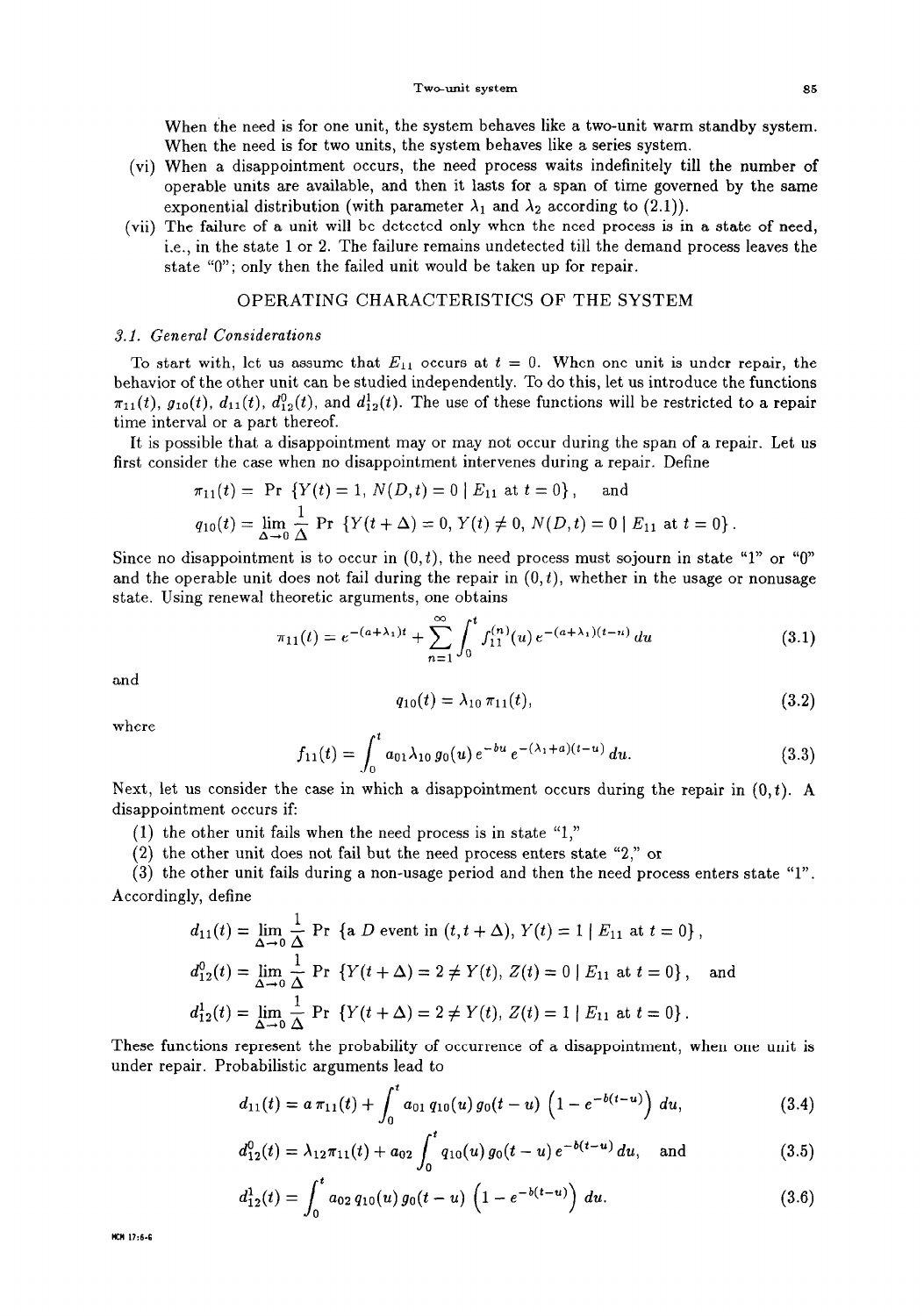#### 86 M. **SHARAF ALI** *et al.*

*Now,* assuming that initially both units are operable, one needs to consider the behavior of the system up to the commencement of the repair of a unit. This implies that one has to study the behavior of the need process with the condition that both the units are operable throughout, With this condition, let  $\{\tau_n, n = 0, 1, 2, \ldots; \tau_0 = 0\}$  be the sequence of epochs of change of state of the need process, and let  $Y_n$  be the state entered at  $\tau_n$ . The process  $\{Y_n, \tau_n\}$  terminates when one of the units fails during usage period, or when the process leaves the state "0" to find at least one failed unit. Let  $L = 0, 1, 2, \ldots$  be the total number of transitions the need process undergoes in its life. Exploiting the memoryless property of the failure free times of the units, it is easy to recognize that  $\{Y_n, \tau_n; L\}$  is a Markov renewal process induced by the semi-Markov matrix

$$
\mathbf{v}(t)=(v_{ij}(t)),
$$

where

$$
v_{ij}(t) dt = \Pr \{Y_{n+1} = j, t < \tau_{n+1} - \tau_n \leq t + dt \mid Y_n = i\}
$$

almost everywhere on  $\{L > n\}$ . We obtain

$$
\mathbf{v}(t) = \begin{bmatrix} 0 & a_{01} g_0(t) e^{-2bt} a_{02} g_0(t) e^{-2bt} \\ \lambda_{10} e^{-(\lambda_1 + a + b)t} & 0 & \lambda_{12} e^{-(\lambda_1 + a + b)t} \\ \lambda_{20} e^{-(\lambda_2 + 2a)t} \lambda_{21} e^{-(\lambda_2 + 2a)t} & 0 \end{bmatrix}.
$$
 (3.7)

The higher order transition probabilities can now be obtained as

$$
v_{ij}^{(n)}(t) dt = \Pr \{ Y_n = j, t < T_n \le t + dt, L > n \mid Y_0 = i \}
$$
  
= 
$$
\sum_{k=0}^{2} dt \int_{0}^{t} v_{ik}^{(n-1)}(u) v_{kj}(t-u) du.
$$
 (3.8)

If  $\gamma_{ij}(t)$  *dt* is the probability of a transition into *j* in  $(t, t + dt)$ , given that the process initiall started in i, then  $\gamma_{ij}(t)$  is given by

$$
\gamma_{ij}(t) = v_{ij}(t) + \sum_{k=0}^{2} \int_{0}^{t} v_{ik}(u) \, \gamma_{kj}(t-u) \, du.
$$

Taking Laplace transforms, we get

$$
\boldsymbol{\gamma}^*(s) = (\gamma_{ij}^*(s)) = \mathbf{v}^*(s) [\mathbf{I} - \mathbf{v}^*(s)]. \qquad (3.9)
$$

Define now

$$
u_{ij}(t) = \lim_{\Delta \to 0} \frac{1}{\Delta} \Pr \left\{ X(t + \Delta) = 1, X(u) = 0 \text{ for } u \in (0, t], Y(t) = j \mid E_i \text{ at } t = 0, X(0) = 0 \right\},\
$$
  

$$
j = 0, 1, 2, ; i = 1, 2,
$$

and

$$
\pi_{ij}^k(t) = \lim_{\Delta \to 0} \frac{1}{\Delta} \text{ Pr } \{ Y(t + \Delta) = j, Y(t) = 0, X(t) = k \mid E_i \text{ at } t = 0, X_0 = 0 \},
$$
  
 $j = 0, 1, 2, \, i, k = 1, 2.$ 

We note that  $u_{ij}(t)dt$  is the probability that the process  $\{Y_n, \tau_n\}$  terminates at t when in state j, by a failure of a unit, and  $\pi_{ij}^k(t) dt$  is the probability that it terminates by a transition into j from "0" at t, with  $k(k = 1, 2)$  failed units. By considering the cases that either

$$
(i) \quad \tau_1 \leq t \qquad \text{or} \qquad (ii) \quad \tau_1 > t,
$$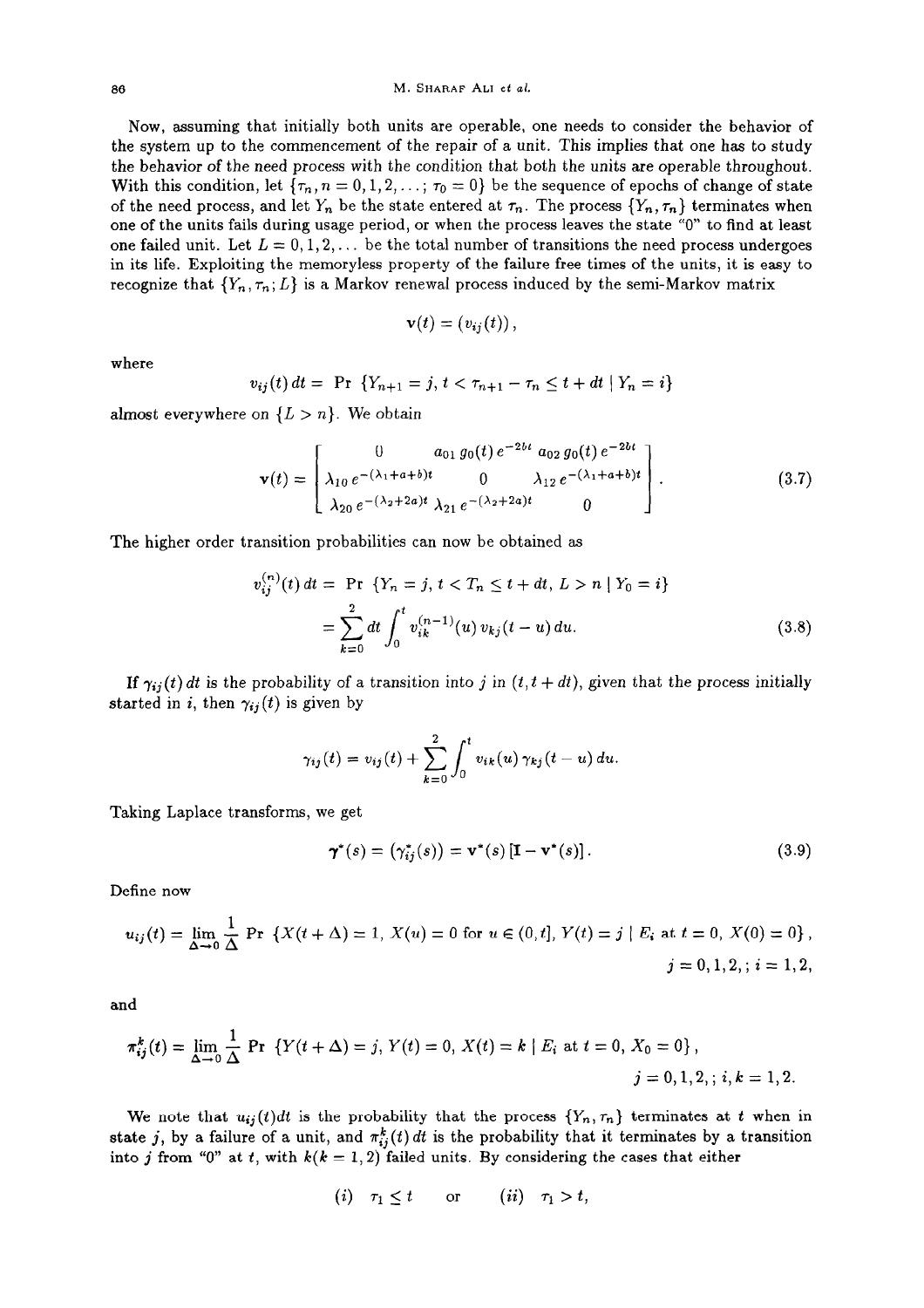we obtain

$$
u_{11}(t) = (a+b) e^{-(a+b+\lambda_1)t} + \int_0^t \gamma_{11}(u) (a+b) e^{-(a+b+\lambda_1)(t-u)} du,
$$
(3.10)  

$$
u_{12}(t) = 2a \int_0^t \gamma_{12}(u) e^{-(\lambda_2+2a)(t-u)} du,
$$
(3.11)

$$
u_{12}(t) = 2a \int_0^t \gamma_{12}(u) e^{-(\lambda_2 + 2a)(t-u)} du,
$$
\n(3.11)

$$
u_{21}(t) = (a+b) \int_0^t \gamma_{21}(u) e^{-(\lambda_1 + a+b)(t-u)} du, \text{ and } (3.12)
$$

$$
u_{21}(t) = (a + b) \int_0^{\pi} \gamma_{21}(u) e^{-\lambda_1 + \lambda_2(x - a)} du, \text{ and } (3.12)
$$
  

$$
u_{22}(t) = 2a e^{-(\lambda_2 + 2a)t} + 2a \int_0^t \gamma_{22}(u) e^{-(\lambda_2 + 2a)(t - u)} du.
$$
 (3.13)

Similar arguments lead to, for  $j, k = 1, 2$ ,

$$
\pi_{0j}^{k} = a_{0j} {2 \choose k} e^{-b(2-k)t} (1 - e^{-bt})^{k} g_{0}(t)
$$
  
+  $a_{0j} {2 \choose k} \int_{0}^{t} \gamma_{00}(u) e^{-b(2-k)(t-u)} (1 - e^{-b(t-u)})^{k} g_{0}(t-u) du$  (3.14)

and

$$
\pi_{ij}^k(t) = a_{0j} \binom{2}{k} \int_0^t \gamma_{i0}(u) e^{-b(2-k)(t-u)} \left(1 - e^{-b(t-u)}\right)^k g_0(t-u) du, \qquad i = 1, 2. \tag{3.15}
$$

It is now possible to derive expressions for some of the operating characteristics of the system.

# 3.2. *Time to the First Disappointment*

The probability density function of the interval between two successive  $E_{11}$  events during which no *D* event occurs can be obtained from

$$
D\phi_1(t) = \lim_{\Delta \to 0} \frac{1}{\Delta} \Pr \{ N (E_{11}, t + \Delta) = 1, N (E_{11}, t) = 0, N(D, t) = 0 | E_{11} \text{ at } t = 0 \},
$$
  
\n
$$
D\overline{\Phi}(t) = \int_t^{\infty} D\phi_1(w) dw,
$$
\n(3.16)

and

$$
{}_{D}R(t) = \Pr \{ N(D,t) = 0 \mid E_{11} \text{ at } t = 0 \}. \tag{3.17}
$$

Now considering all the probabilities, it follows  
\n
$$
D\phi_1(t) = \int_0^t \pi_{11}(u) g(u) u_{11}(t-u) du + \int_0^t u_{11}(t-u) du \int_0^w a_{01} q_{10}(x) g_0(w-x) dx
$$
\n
$$
\times \int_x^w g(y) e^{-b(2w-x-y)} dy
$$
\n
$$
+ \int_0^t a_{01} q_{10}(u) g_0(t-u) \left(1 - e^{-b(t-u)}\right) du \int_u^t g(v) e^{-b(t-v)} dv
$$
\n
$$
+ \int_0^t a_{01} q_{10}(u) g_0(t-u) e^{-b(t-u)} du \int_u^t g(v) \left(1 - e^{-b(t-v)}\right) dv
$$
\n
$$
+ \int_0^t u_{21}(t-u) dw \int_0^w a_{02} q_{10}(x) g_0(w-x) e^{-b(w-x)} dx
$$
\n
$$
\times \int_x^w g(y) e^{-b(w-y)} dy,
$$
\n(3.18)

and

$$
D\bar{R}(t) = D\bar{\Phi}_1(t) + \sum_{n=1}^{\infty} \int_0^t D\phi_1^{(n)}(u) D\bar{\Phi}_1(t-u) du.
$$
 (3.19)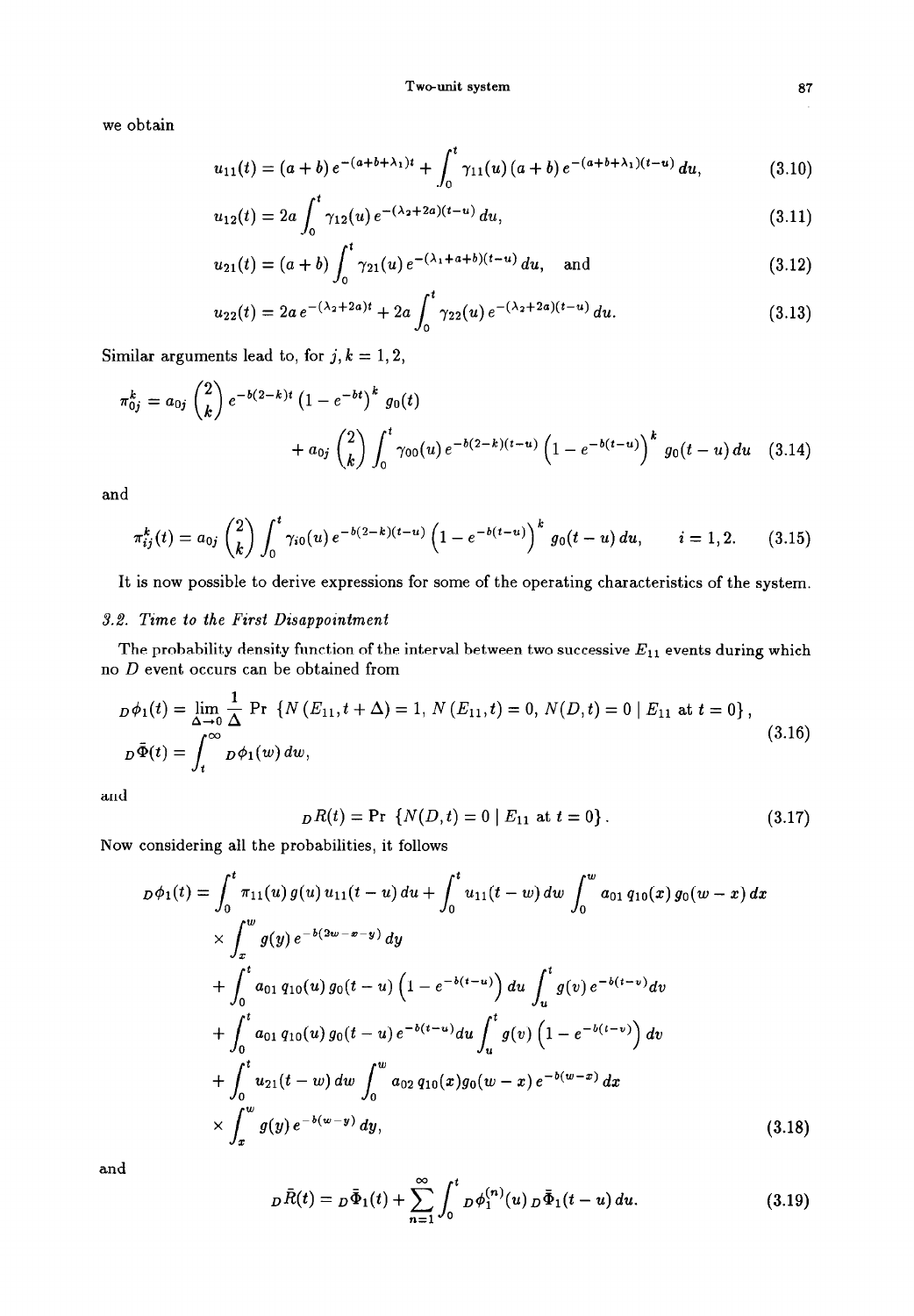Also, we obtain

$$
E[\text{Time to the first disappear} = \lim_{s \to 0} p \bar{R}^*(s) = -\left[\frac{\frac{d}{ds} \left[p\phi_1^*(s)\right]}{1 - p\phi_1^*(s)}\right]_{s=0}.\tag{3.20}
$$

# 3.3. *Product Density of a Disappointment*

One of the ways of characterizing a general stochastic process is through product densities [8]. These densities are analogues of the renewal density in the case of non-renewal processes. If  $N(x,t)$  represent the number of events of a point process in the interval  $(t, t + x)$ , then the product density of order one is defined as

$$
h_1(x)=\lim_{\Delta\to 0}\frac{E[N(\Delta,x)]}{\Delta}.
$$

This represents the probability of an event in the interval  $(x, x + \Delta)$ . A similar definition can be given for the  $n<sup>th</sup>$  order product densities. Even though these functions are called densities, it is important to note that their integration will not give probabilities but will yield the factorial moments.

Now, let  $\{\xi(t)\}\$  denote the vector process  $\{X(t), Y(t)\}\$ . Consider the times of occurrence of the events  $E_{ik}(i = 0, 1, 2, ; k = 1, 2, )$ , and denote by  $T_0 < T_1 < T_2 < \cdots$  these epochs. Also, let  $U_n = \xi(T_n+)$  and  $E = \{(i,j), i = 0,1,2; j = 1,2\}$ . Then it is easily seen that  $\{U_n, T_n, n = 0, 1, 2, \dots\}$  is a Markov renewal process on *E*. Let the semi-Markov kernel of this process be  $\Theta(t) = \left[ \int_0^t \theta(m, j, u \mid \ell, i) du \right],$ process be

$$
\Theta(t)=\left[\int_0^t \theta(m,j,u\mid \ell,i)\,du\right],
$$

where

$$
\theta(m, j, t \mid \ell, i) dt = \Pr \{U_{n+1} = (m, j), t < T_{n+1} \leq t + dt \mid U_n = (\ell, i) \}.
$$

Renewal theoretic arguments yield to

$$
\theta(m, j, t | 0, i) =
$$
\n
$$
\begin{cases}\n(1 - \delta_{ij}) v_{ij}(t) + \int_0^t v_{i0}(u) a_{0j} g_0(t - u) e^{-2b(t - u)} du, & m = 0; i, j = 1, 2, \\
\delta_{i1}(a + b) e^{-(\lambda_1 + a + b)t} + \delta_{i2} 2a e^{-(\lambda_2 + 2a)t} \\
+ \int_0^t v_{i0}(u) a_{0j} g_0(t - u) 2e^{-b(t - u)} (1 - e^{-b(t - u)}) du, & m = 1; j = i, \\
\int_0^t v_{i0}(u) a_{0j} g_0(t - u) \binom{2}{m} e^{b(2 - m)(t - u)} (1 - e^{-b(t - u)}) du, & \text{for other } (m, j),\n\end{cases}
$$
\n(3.21)

$$
\theta(m, j, t | 1, 2) = \begin{cases} g(t) e^{-bt}, & m = 0; j = 2, \\ g(t) (1 - e^{-bt}), & m = 1; j = 2, \\ 0, & \text{otherwise,} \end{cases}
$$
(3.22)

$$
\theta(m, j, t | 2, i) = \begin{cases} g(t), & i = 1, 2; \ m = 0, 1; \ j = 1, 2, \\ 0, & \text{otherwise,} \end{cases}
$$
(3.23)

and

$$
\theta(m, j, t | 1, 1) =
$$
\n
$$
\begin{cases}\n\delta_{j1}\pi_{11}(t) g(t) + \delta_{j2} g(t) \int_0^t d_{12}^0(w) e^{-b(t-w)} dw \\
+ \int_0^t a_{0j} q_{10}(w) g_0(t-w) dw \\
\times \int_w^t g(v) e^{-b(2t-v-w)} dv, & m = 0; j = 1, 2, \\
\delta_{j1} g(t) \int_0^t d_{11}(w) dw + \delta_{j2} g(t) \int_0^t d_{12}^1(w) dw \\
\times \int_w^t \left[ e^{-b(t-v)} \left( 1 - e^{-b(t-w)} \right) + e^{-b(t-w)} \left( 1 - e^{-b(t-v)} \right) \right] dv, & m = 1; j = 1, 2, \\
\int_0^t a_{0j} q_{10}(w) g_0(t-w) dw \\
\times \int_w^t g(v) \left( 1 - e^{-b(t-v)} \right) \left( 1 - e^{-b(t-v)} \right) dv\n\end{cases}
$$
\n
$$
(3.24)
$$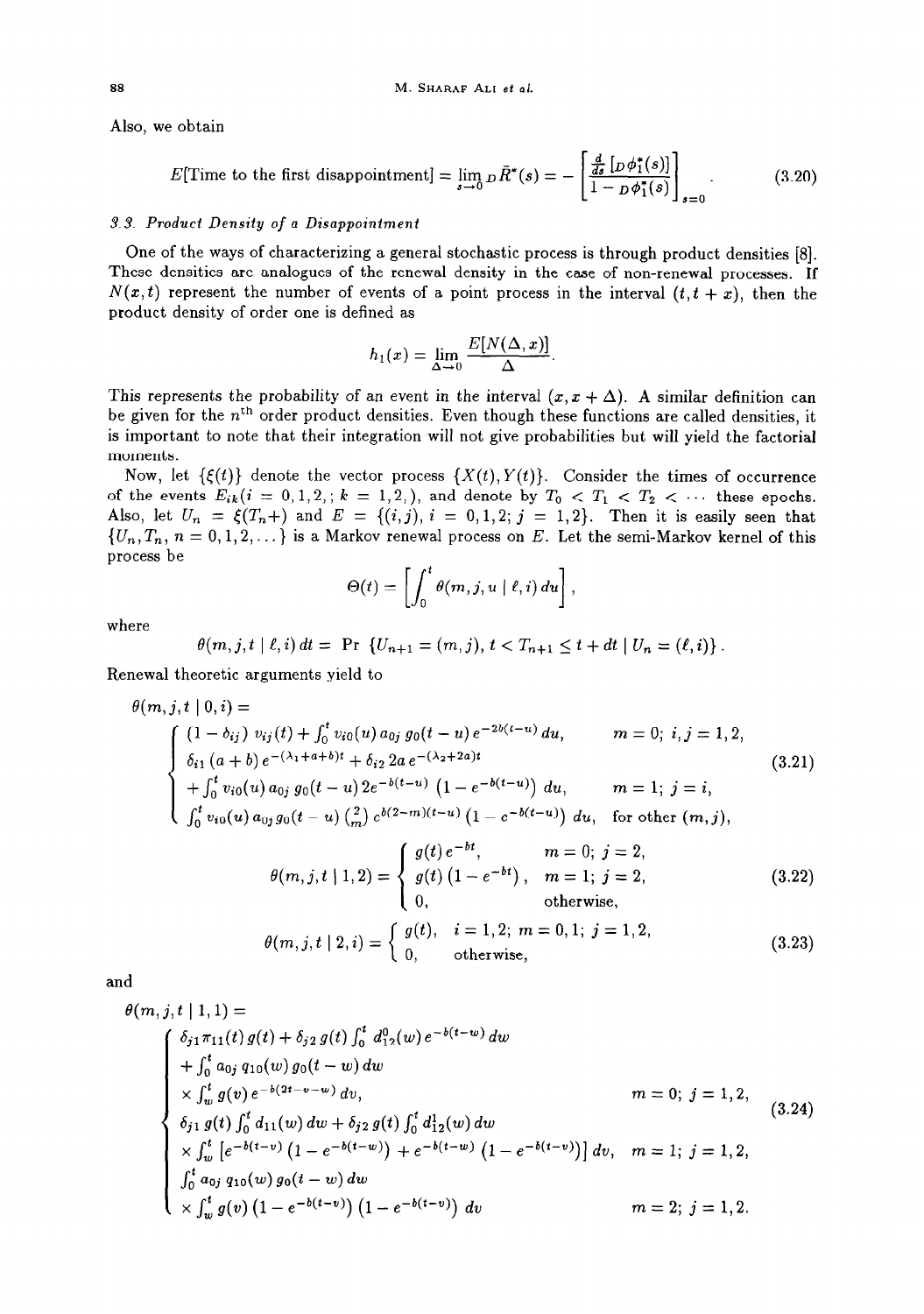Now, let  $F(m, j, t \mid \ell, i)$  be the distribution function of first passage time from the state  $(\ell, i)$ into  $(m, j)$ . Then its Laplace-Steiltjes transform is given by

$$
\hat{F}(m, j, s \mid \ell, i) = \begin{cases} \frac{\hat{R}(m, j, s \mid \ell, i)}{1 - \hat{R}(\ell, i, s \mid \ell, i)}, & (m, j) = (\ell, i), \\ 1 - \frac{1}{\hat{R}(\ell, i, s \mid \ell, i)}, & (m, j) = (\ell, i), \end{cases}
$$
(3.25)

where the matrix  $\mathbf{R}(s)$  is

$$
\hat{\mathbf{R}}(s) = \left(\hat{R}(m,j,s \mid \ell,i)\right) = \left[\mathbf{I} - \hat{\Theta}(s)\right]^{-1}.
$$
\n(3.26)

If  $\hat{\Theta}(s)$  is partitioned as

$$
\hat{\Theta}(s) = \begin{pmatrix}\n(0,1) & (0,2) & (1,1) & (1,2) & (2,1) & (2,2) \\
(0,1) & \hat{\Theta}_{11}(s) & \vdots & \hat{\Theta}_{12}(s) & \\
(1,2) & \vdots & & \\
(2,1) & \hat{\Theta}_{21}(s) & \vdots & \hat{\Theta}_{22}(s) & \\
(2,2)\n\end{pmatrix},
$$
\n(3.27)

then

$$
\hat{\mathbf{R}}(s) = \begin{pmatrix} \mathbf{I} + \hat{\Theta}_{12}(s) \hat{\Theta}_{21}(s) \hat{\Theta}_{11}^{-1}(s) \hat{\mu}(s) & \cdots & -\hat{\Theta}_{12}(s) \hat{\mu}(s) \\ \cdots & \cdots & \cdots & \cdots & \cdots & \cdots \\ -\hat{\Theta}_{21}(s) \hat{\Theta}_{11}^{-1}(s) \hat{\mu}(s) & \cdots & \hat{\mu} \end{pmatrix}, \tag{3.28}
$$

with

$$
\hat{\mu}(s) = \left[\hat{\theta}_{22}(s) - \hat{\theta}_{21}(s)\hat{\theta}_{11}(s)\hat{\theta}_{21}(s)\right]^{-1} \tag{3.29}
$$

It is now possible to derive  $h_D(t)$ , the first order product density of a disappointment at t. Recalling that  $h_D(t) dt$  is the probability that a disappointment occurs in  $(t, t + dt)$  and considering the following mutually exclusive cases

(i) no  $E_{11}$  event occurs up to t, or

(ii) at least one  $E_{11}$  event occurs before t,

it follows

$$
h_D(t) = \int_0^t Dr(t-u) R(1,1,du \mid 1,1,), \qquad (3.30)
$$

where the functions

$$
p r(t) = -\frac{d}{dt} \left[ p \,\bar{R}(t) \right]
$$

and  $R(1,1,t | 1,1)$  are respectively given by Equations (3.19) and (3.28). The expected number of disappointments in  $(0, t)$  is then given by

$$
E[N(D,t)] = \int_0^t h_D(u) \, du. \tag{3.31}
$$